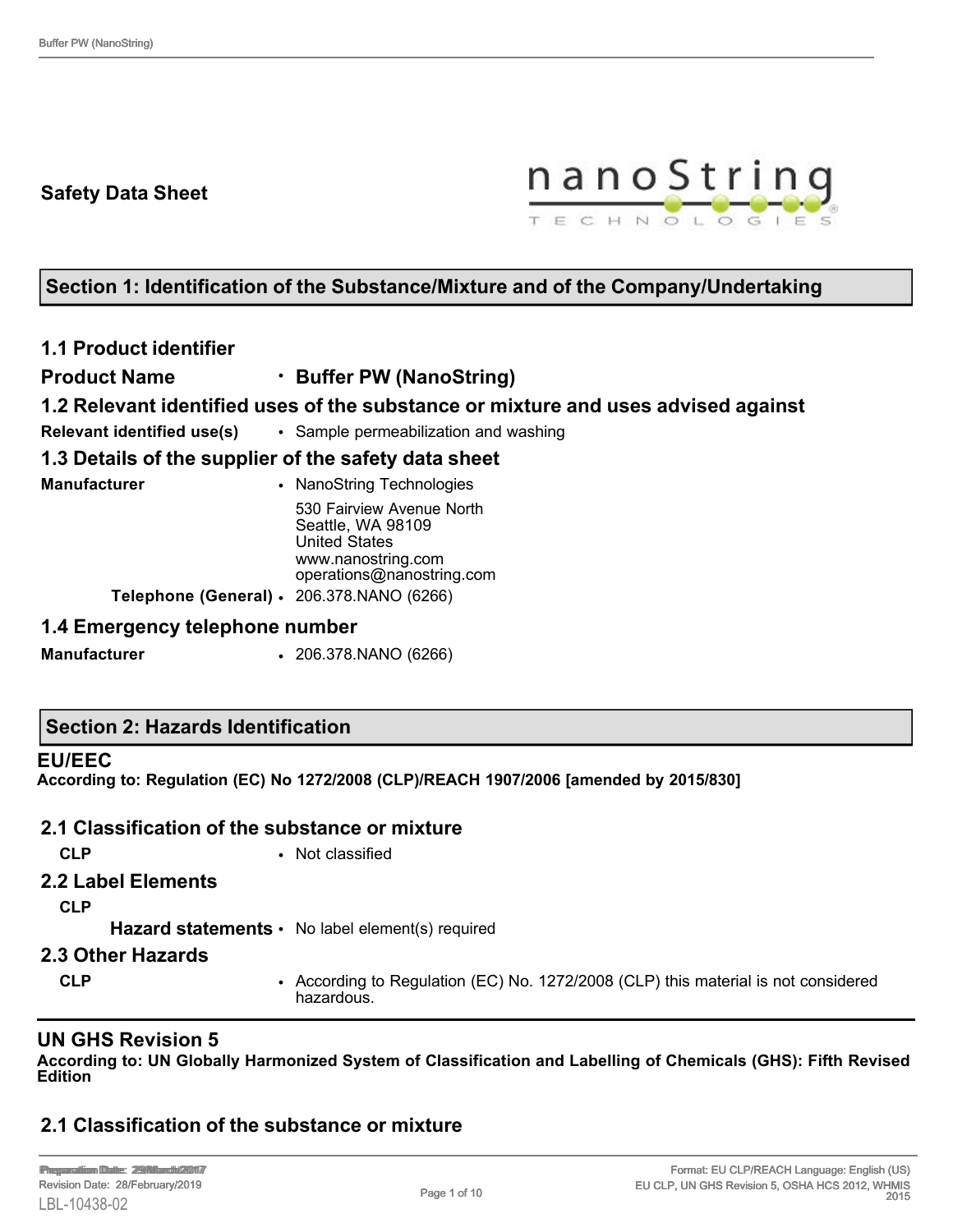| <b>UN GHS</b>                                                        | • Not classified                                                                                                                |
|----------------------------------------------------------------------|---------------------------------------------------------------------------------------------------------------------------------|
| 2.2 Label elements<br><b>UN GHS</b>                                  | Hazard statements · No label element(s) required                                                                                |
| <b>Precautionary statements</b>                                      |                                                                                                                                 |
| 2.3 Other hazards                                                    |                                                                                                                                 |
| <b>UN GHS</b>                                                        | • According to the Globally Harmonized System for Classification and Labeling (GHS)<br>this product is not considered hazardous |
| <b>United States (US)</b><br>According to: OSHA 29 CFR 1910.1200 HCS |                                                                                                                                 |
| 2.1 Classification of the substance or mixture                       |                                                                                                                                 |
| <b>OSHA HCS 2012</b>                                                 | • Not classified                                                                                                                |
| 2.2 Label elements<br><b>OSHA HCS 2012</b>                           |                                                                                                                                 |
|                                                                      | Hazard statements · No label element(s) required                                                                                |
| 2.3 Other hazards<br>OSHA HCS 2012                                   | • This product is not considered hazardous under the U.S. OSHA 29 CFR 1910.1200<br><b>Hazard Communication Standard.</b>        |
| Canada<br><b>According to: WHMIS 2015</b>                            |                                                                                                                                 |
| 2.1 Classification of the substance or mixture                       |                                                                                                                                 |
| <b>WHMIS 2015</b>                                                    | • Not classified                                                                                                                |
| 2.2 Label elements<br><b>WHMIS 2015</b>                              |                                                                                                                                 |

**Hazard statements** • No label element(s) required

## **Precautionary statements**

### **2.3 Other hazards**

- 
- **WHMIS 2015** In Canada, the product mentioned above is not considered hazardous under the Workplace Hazardous Materials Information System (WHMIS).

## **Section 3 - Composition/Information on Ingredients**

### **3.1 Substances**

• Material does not meet the criteria of a substance.

## **3.2 Mixtures**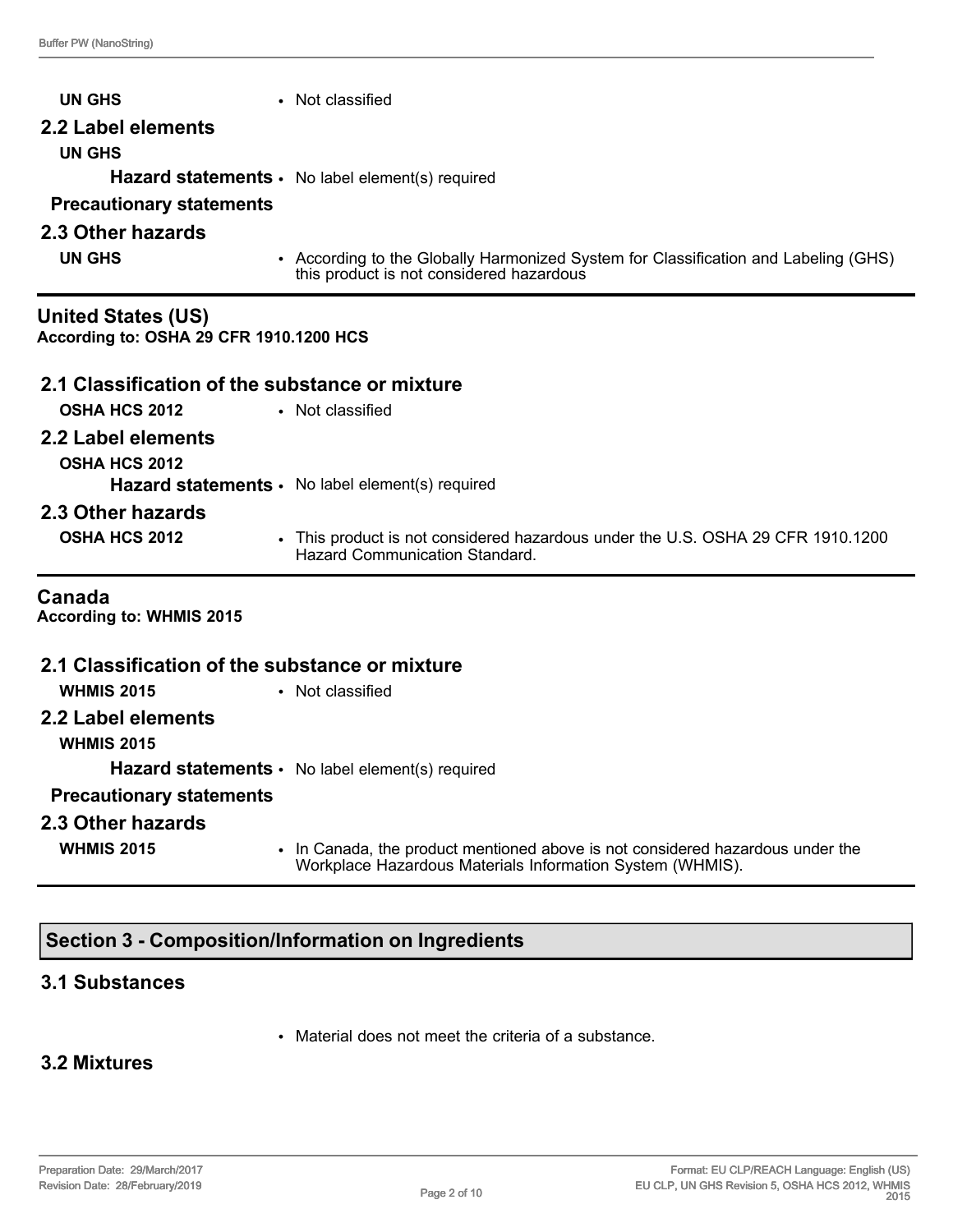| <b>Composition</b>             |                                           |               |                                          |                                                                                                                                                        |                 |
|--------------------------------|-------------------------------------------|---------------|------------------------------------------|--------------------------------------------------------------------------------------------------------------------------------------------------------|-----------------|
| <b>Chemical</b><br><b>Name</b> | <b>Identifiers</b>                        | $\%$          | <b>LD50/LC50</b>                         | <b>Classifications According to</b><br><b>Regulation/Directive</b>                                                                                     | <b>Comments</b> |
| Component<br>A                 | CAS: 7732-18-5<br>EC Number:231-<br>791-2 | 88% TO<br>90% | Ingestion/Oral-Rat LD50 • >90<br>mL/kg   | <b>EU CLP: Not Classified</b><br><b>UN GHS Revision 5: Not Classified</b><br><b>OSHA HCS 2012: Not Classified</b><br><b>WHMIS 2015: Not Classified</b> | <b>NDA</b>      |
| Component B                    | <b>NDA</b>                                | 10%           | <b>NDA</b>                               | <b>EU CLP: Not Classified</b><br><b>UN GHS Revision 5: Not Classified</b><br><b>OSHA HCS 2012: Not Classified</b><br><b>WHMIS 2015: Not Classified</b> | <b>NDA</b>      |
| Component D                    | CAS: 9011-18-1                            | $< 1\%$       | Ingestion/Oral-Rat LD50 .<br>20600 mg/kg | <b>EU CLP: Not Classified</b><br><b>UN GHS Revision 5: Not Classified</b><br><b>OSHA HCS 2012: Not Classified</b><br><b>WHMIS 2015: Not Classified</b> | <b>NDA</b>      |
| Component C                    | CAS:9007-49-2                             | $< 1\%$       | <b>NDA</b>                               | <b>EU CLP: Not Classified</b><br><b>UN GHS Revision 5: Not Classified</b><br><b>OSHA HCS 2012: Not Classified</b><br><b>WHMIS 2015: Not Classified</b> | <b>NDA</b>      |

## **Section 4 - First Aid Measures**

## **4.1 Description of first aid measures**

| <b>Inhalation</b>         | • Move victim to fresh air. Administer oxygen if breathing is difficult. Give artificial<br>respiration if victim is not breathing.                                            |
|---------------------------|--------------------------------------------------------------------------------------------------------------------------------------------------------------------------------|
| <b>Skin</b>               | • In case of contact with substance, immediately flush skin with running water for at<br>least 20 minutes.                                                                     |
| Eye                       | • In case of contact with substance, immediately flush eyes with running water for at<br>least 20 minutes.                                                                     |
| Ingestion                 | • If swallowed, rinse mouth with water (only if the person is conscious) If large quantities<br>are swallowed, call a physician immediately.                                   |
|                           | 4.2 Most important symptoms and effects, both acute and delayed                                                                                                                |
|                           | • Refer to Section 11 - Toxicological Information.                                                                                                                             |
|                           | 4.3 Indication of any immediate medical attention and special treatment needed                                                                                                 |
| <b>Notes to Physician</b> | • All treatments should be based on observed signs and symptoms of distress in the<br>patient. Consideration should be given to the possibility that overexposure to materials |

other than this product may have occurred.

### **Section 5 - Firefighting Measures**

### **5.1 Extinguishing media**

|                                                | Suitable Extinguishing Media • LARGE FIRE: Water spray, fog or regular foam.<br>SMALL FIRES: Dry chemical, CO2, water spray or regular foam. |
|------------------------------------------------|----------------------------------------------------------------------------------------------------------------------------------------------|
| <b>Unsuitable Extinguishing</b><br>Media       | • No data available.                                                                                                                         |
|                                                | 5.2 Special hazards arising from the substance or mixture                                                                                    |
| <b>Hazards</b>                                 | <b>Unusual Fire and Explosion</b> $\cdot$ Some may burn but none ignite readily.                                                             |
| <b>Hazardous Combustion</b><br><b>Products</b> | • No data available.                                                                                                                         |

## **5.3 Advice for firefighters**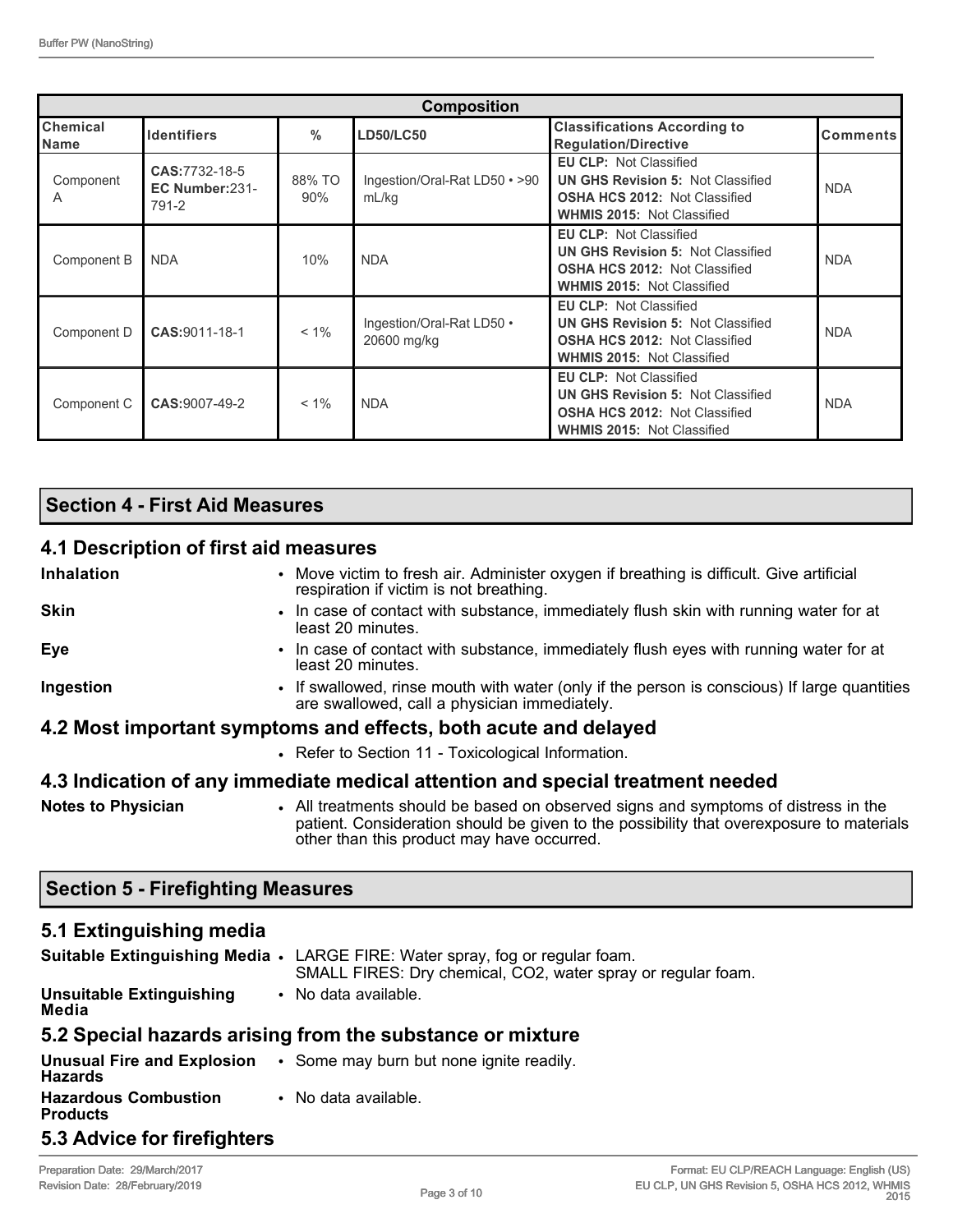• Move containers from fire area if you can do it without risk. Wear positive pressure self-contained breathing apparatus (SCBA). Structural firefighters' protective clothing provides limited protection in fire situations ONLY; it is not effective in spill situations where direct contact with the substance is possible. Wear chemical protective clothing that is specifically recommended by the manufacturer. It may provide little or no thermal protection.

### **Section 6 - Accidental Release Measures**

#### **6.1 Personal precautions, protective equipment and emergency procedures**

**Personal Precautions** • Ventilate enclosed areas. Do not walk through spilled material. Use appropriate Personal Protective Equipment (PPE)

**Emergency Procedures** • Keep unauthorized personnel away. Stay upwind.

#### **6.2 Environmental precautions**

• Avoid run off to waterways and sewers.

### **6.3 Methods and material for containment and cleaning up**

**Containment/Clean-up Measures** • Stop leak if you can do it without risk. SMALL SPILLS: Take up with sand or other non-combustible absorbent material and place into containers for later disposal. LARGE SPILLS: Dike far ahead of liquid spill for later disposal.

#### **6.4 Reference to other sections**

• Refer to Section 8 - Exposure Controls/Personal Protection and Section 13 - Disposal Considerations.

### **Section 7 - Handling and Storage**

### **7.1 Precautions for safe handling**

**Handling** • Handle in accordance with good industrial and safety practice. Wear recommended Personal Protective Equipment when handling.

### **7.2 Conditions for safe storage, including any incompatibilities**

- 
- **Storage Keep container tightly closed and store at recommended temperature.**
- **7.3 Specific end use(s)**
- Refer to Section 1.2 Relevant identified uses.

### **Section 8 - Exposure Controls/Personal Protection**

#### **8.1 Control parameters**

**Exposure Limits/Guidelines** • No applicable exposure limits available for product or components.

#### **8.2 Exposure controls**

**Engineering Measures/Controls** • Good general ventilation should be used. Ventilation rates should be matched to conditions. If applicable, use process enclosures, local exhaust ventilation, or other engineering controls to maintain airborne levels below recommended exposure limits. If exposure limits have not been established, maintain airborne levels to an acceptable level.

| <b>Personal Protective Equipment</b> |                                                                           |
|--------------------------------------|---------------------------------------------------------------------------|
| <b>Respiratory</b>                   | In case of insufficient ventilation, wear suitable respiratory equipment. |
| Eye/Face                             | • Wear protective eyewear (goggles, face shield, or safety glasses).      |
| <b>Skin/Body</b>                     | Wear appropriate gloves.                                                  |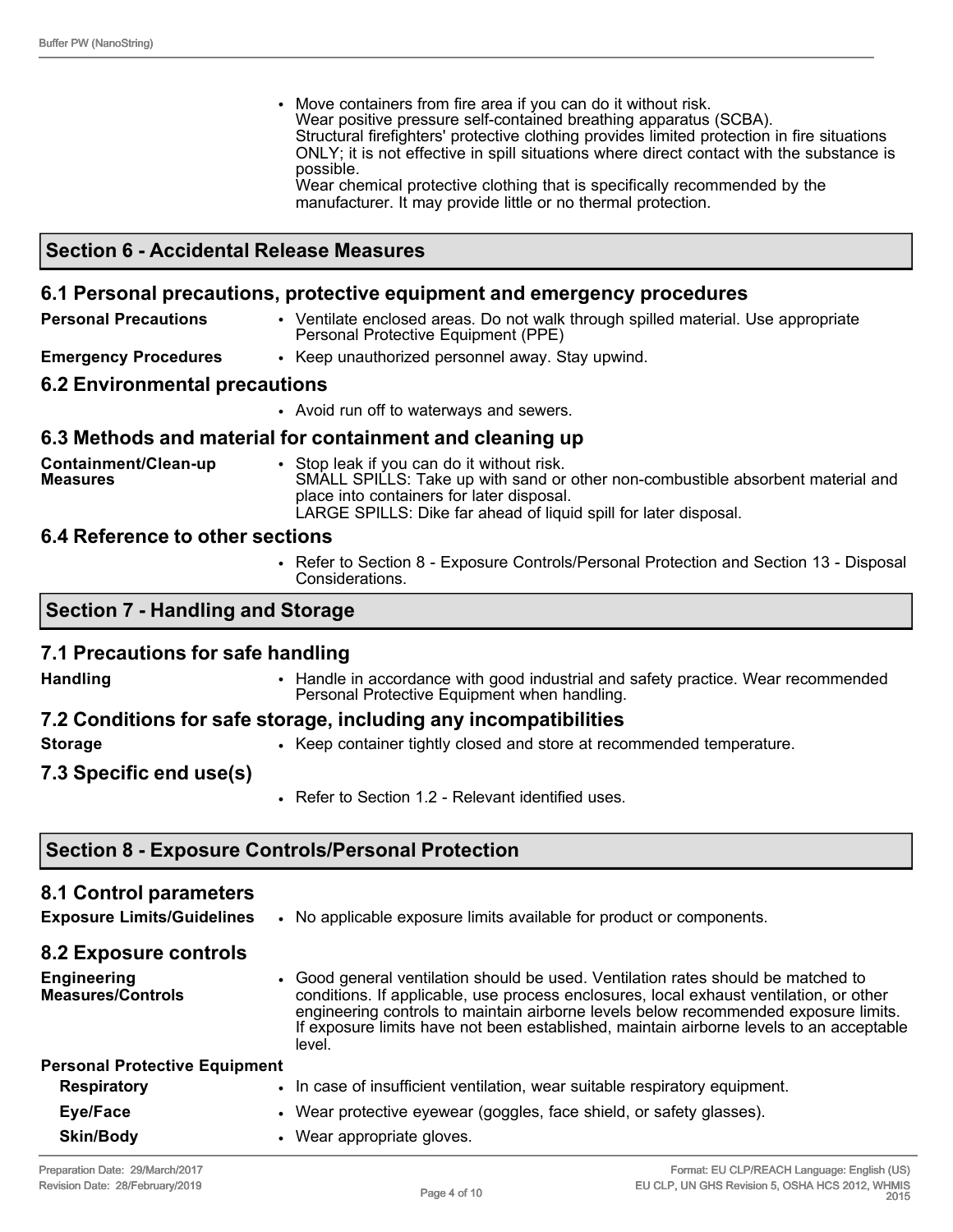#### **Environmental Exposure Controls**

• Follow best practice for site management and disposal of waste.

## **Section 9 - Physical and Chemical Properties**

## **9.1 Information on Basic Physical and Chemical Properties**

| <b>Material Description</b>         |              |                              |               |
|-------------------------------------|--------------|------------------------------|---------------|
| <b>Physical Form</b>                | Liquid       | Appearance/Description       | Clear liquid. |
| Color                               | Clear        | Odor                         | Data lacking  |
| <b>Odor Threshold</b>               | Data lacking |                              |               |
| <b>General Properties</b>           |              |                              |               |
| <b>Boiling Point</b>                | Data lacking | Melting Point/Freezing Point | Data lacking  |
| Decomposition Temperature           | Data lacking | pH                           | 7.9 to 7.06   |
| Specific Gravity/Relative Density   | 1.00955 g/ml | <b>Water Solubility</b>      | Soluble       |
| Viscosity                           | Data lacking | <b>Explosive Properties</b>  | Data lacking  |
| <b>Oxidizing Properties:</b>        | Data lacking |                              |               |
| <b>Volatility</b>                   |              |                              |               |
| Vapor Pressure                      | Data lacking | <b>Vapor Density</b>         | Data lacking  |
| <b>Evaporation Rate</b>             | Data lacking |                              |               |
| <b>Flammability</b>                 |              |                              |               |
| <b>Flash Point</b>                  | Data lacking | UEL                          | Data lacking  |
| LEL                                 | Data lacking | Autoignition                 | Data lacking  |
| Flammability (solid, gas)           | Data lacking |                              |               |
| <b>Environmental</b>                |              |                              |               |
| Octanol/Water Partition coefficient | Data lacking |                              |               |

### **9.2 Other Information**

• No additional physical and chemical parameters noted.

## **Section 10: Stability and Reactivity**

### **10.1 Reactivity**

• No dangerous reaction known under conditions of normal use.

### **10.2 Chemical stability**

• Stable

### **10.3 Possibility of hazardous reactions**

- Hazardous polymerization will not occur.
- **10.4 Conditions to avoid**
- No data available.
- **10.5 Incompatible materials**
	- No data available.

### **10.6 Hazardous decomposition products**

• No data available.

## **Section 11 - Toxicological Information**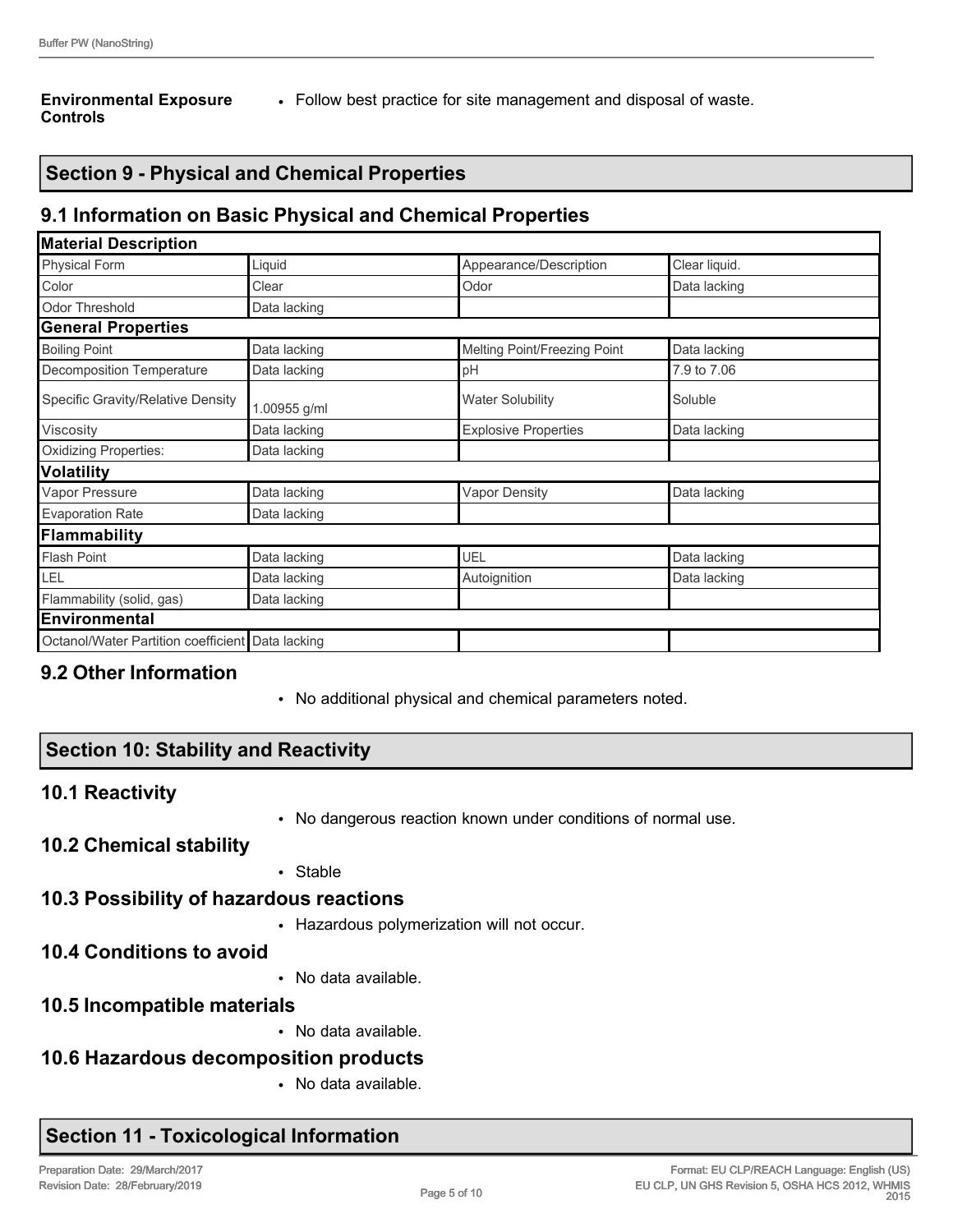## **11.1 Information on toxicological effects**

| <b>Components</b> |  |                                                                                                                                                                                                                                                                                                                        |  |
|-------------------|--|------------------------------------------------------------------------------------------------------------------------------------------------------------------------------------------------------------------------------------------------------------------------------------------------------------------------|--|
| $1\%$             |  | <sup>1</sup> Component D (< 19011-18 Acute Toxicity: Ingestion/Oral-Rat LD50 • 20600 mg/kg; <i>Behavioral</i> :Somnolence (general depressed activity);<br>Behavioral: Ataxia; Gastrointestinal: Hypermotility, diarrhea;<br><b>Mutagen:</b> Micronucleus test • Ingestion/Oral-Mouse • 84 g/kg 14 Day(s)-Intermittent |  |

| <b>GHS Properties</b>            | <b>Classification</b>                                                                                                |
|----------------------------------|----------------------------------------------------------------------------------------------------------------------|
| <b>Acute toxicity</b>            | EU/CLP · Data lacking<br>UN GHS 5 . Data lacking<br>OSHA HCS 2012 . Data lacking<br>WHMIS 2015 . Data lacking        |
| <b>Skin corrosion/Irritation</b> | EU/CLP · Data lacking<br>UN GHS 5 . Data lacking<br>OSHA HCS 2012 . Data lacking<br>WHMIS 2015 . Data lacking        |
| Serious eye damage/Irritation    | EU/CLP · Data lacking<br>UN GHS 5 . Data lacking<br>OSHA HCS 2012 . Data lacking<br>WHMIS 2015 . Data lacking        |
| <b>Skin sensitization</b>        | EU/CLP · Data lacking<br>UN GHS 5 . Data lacking<br>OSHA HCS 2012 . Data lacking<br>WHMIS 2015 . Data lacking        |
| <b>Respiratory sensitization</b> | EU/CLP · Data lacking<br>UN GHS 5 . Data lacking<br>OSHA HCS 2012 · Data lacking<br>WHMIS 2015 . Data lacking        |
| <b>Aspiration Hazard</b>         | EU/CLP · Data lacking<br>UN GHS 5 . Data lacking<br>OSHA HCS 2012 . Data lacking<br>WHMIS 2015 . Data lacking        |
| Carcinogenicity                  | EU/CLP · Data lacking<br>UN GHS 5 . Data lacking<br>OSHA HCS 2012 · Data lacking<br>WHMIS 2015 . Data lacking        |
| <b>Germ Cell Mutagenicity</b>    | EU/CLP · Data lacking<br>UN GHS 5 . Data lacking<br>OSHA HCS 2012 · Data lacking<br><b>WHMIS 2015 •</b> Data lacking |
| <b>Toxicity for Reproduction</b> | EU/CLP . Data lacking<br>UN GHS 5 . Data lacking<br>OSHA HCS 2012 . Data lacking<br>WHMIS 2015 . Data lacking        |
| <b>STOT-SE</b>                   | EU/CLP · Data lacking<br>UN GHS 5 · Data lacking<br>OSHA HCS 2012 . Data lacking<br>WHMIS 2015 . Data lacking        |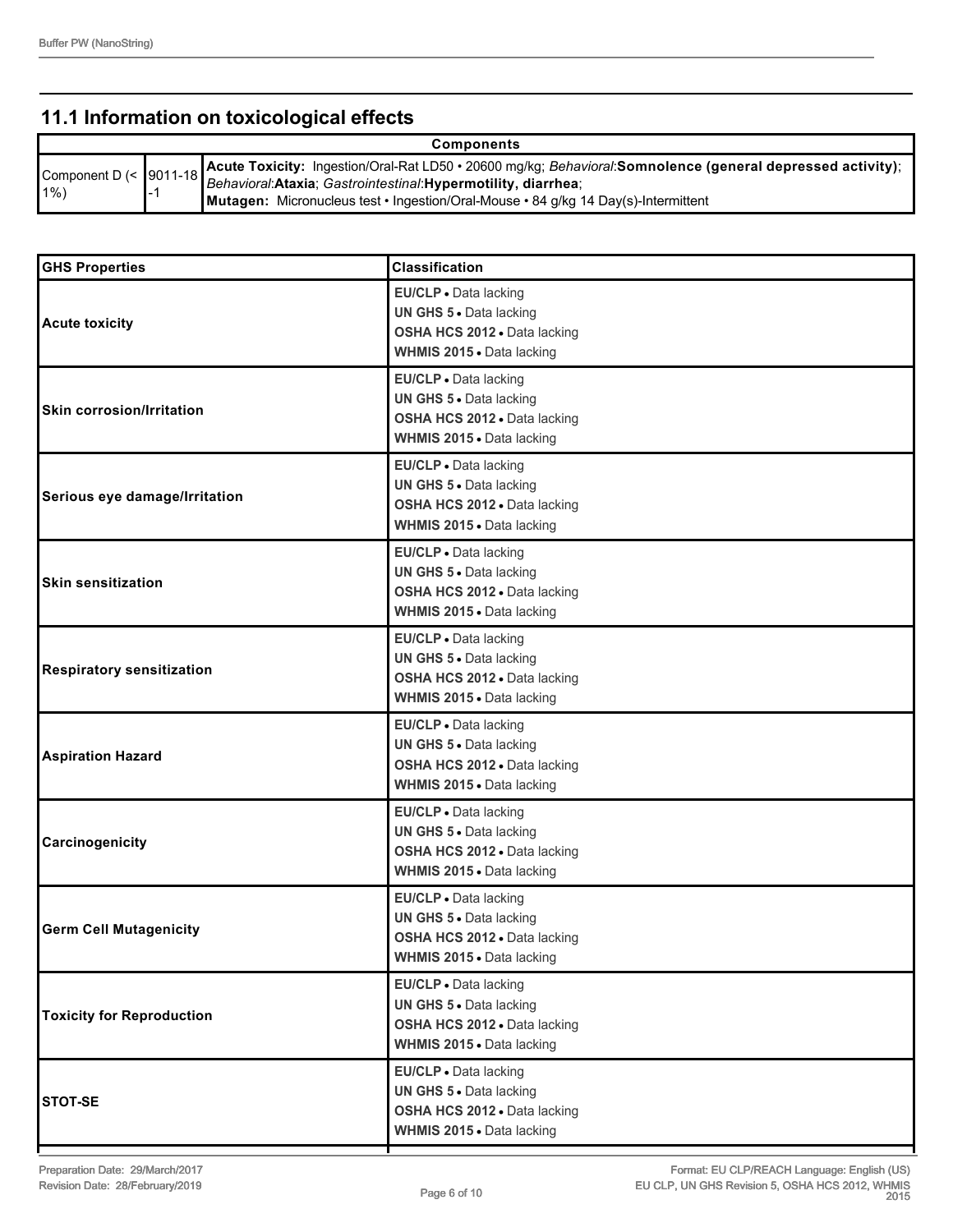| <b>ISTOT-RE</b>                             | EU/CLP • Data lacking<br><b>UN GHS · Data lacking</b><br>OSHA HCS 2012 . Data lacking<br>WHMIS 2015 . Data lacking |
|---------------------------------------------|--------------------------------------------------------------------------------------------------------------------|
| <b>Potential Health Effects</b>             |                                                                                                                    |
| <b>Inhalation</b>                           |                                                                                                                    |
| Acute (Immediate)                           | • Under normal conditions of use, no health effects are expected.                                                  |
| <b>Chronic (Delayed)</b>                    | • No data available.                                                                                               |
| <b>Skin</b>                                 |                                                                                                                    |
| Acute (Immediate)                           | • Under normal conditions of use, no health effects are expected.                                                  |
| <b>Chronic (Delayed)</b>                    | • No data available.                                                                                               |
| <b>Eye</b>                                  |                                                                                                                    |
| Acute (Immediate)                           | • Under normal conditions of use, no health effects are expected.                                                  |
| <b>Chronic (Delayed)</b>                    | • No data available.                                                                                               |
| Ingestion                                   |                                                                                                                    |
| Acute (Immediate)                           | • Under normal conditions of use, no health effects are expected.                                                  |
| <b>Chronic (Delayed)</b>                    | • No data available.                                                                                               |
| Key to abbreviations<br>$LD = Lethal Doese$ |                                                                                                                    |

| <b>12.1 Toxicity</b>               |                          |  |
|------------------------------------|--------------------------|--|
|                                    | • Material data lacking. |  |
| 12.2 Persistence and degradability |                          |  |
|                                    | • Material data lacking. |  |
| 12.3 Bioaccumulative potential     |                          |  |

### **12.3 Bioaccumulative potential**

**Section 12 - Ecological Information**

• Material data lacking.

## **12.4 Mobility in Soil**

• Material data lacking.

### **12.5 Results of PBT and vPvB assessment**

• No PBT and vPvB assessment has been conducted.

## **12.6 Other adverse effects**

• No studies have been found.

## **Section 13 - Disposal Considerations**

## **13.1 Waste treatment methods**

| <b>Product waste</b> | Dispose of content and/or container in accordance with local, regional, national, and/or<br>international regulations. |
|----------------------|------------------------------------------------------------------------------------------------------------------------|
| Packaging waste      | Dispose of content and/or container in accordance with local, regional, national, and/or<br>international regulations. |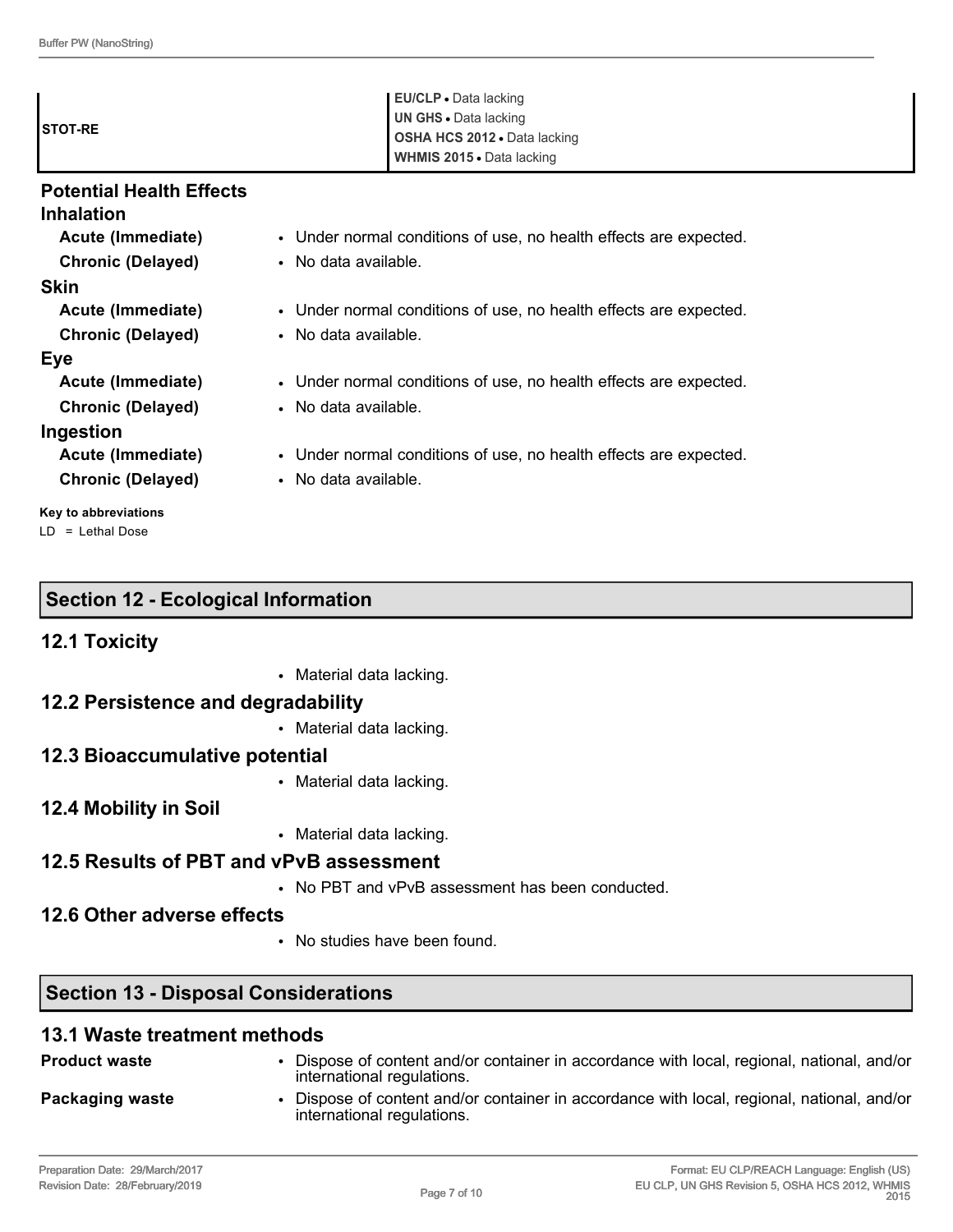## **Section 14 - Transport Information**

|                  | <b>14.1 UN</b><br>number | 14.2 UN proper<br>shipping name | 14.3 Transport hazard<br>class(es) | 14.4 Packing<br>group | <b>14.5 Environmental</b><br>hazards |
|------------------|--------------------------|---------------------------------|------------------------------------|-----------------------|--------------------------------------|
| <b>DOT</b>       | Not Applicable           | Not Regulated                   | Not Applicable                     | Not Applicable        | <b>NDA</b>                           |
| <b>TDG</b>       | Not Applicable           | Not Regulated                   | Not Applicable                     | Not Applicable        | <b>NDA</b>                           |
| <b>IMO/IMDG</b>  | Not Applicable           | Not Regulated                   | Not Applicable                     | Not Applicable        | <b>NDA</b>                           |
| <b>IATA/ICAO</b> | Not Applicable           | Not Regulated                   | Not Applicable                     | Not Applicable        | <b>NDA</b>                           |

**14.6 Special precautions for**  • None specified. **user 14.7 Transport in bulk**  • Data lacking.

**according to Annex II of Marpol and the IBC Code**

### **Section 15 - Regulatory Information**

## **15.1 Safety, health and environmental regulations/legislation specific for the substance or mixture**

#### **SARA Hazard Classifications** • None

| <b>State Right To Know</b> |            |    |           |           |
|----------------------------|------------|----|-----------|-----------|
| Component                  | <b>CAS</b> | МA | <b>NJ</b> | <b>PA</b> |
| Component C                | 9007-49-2  | No | No        | No        |
| Component D                | 9011-18-1  | No | No        | No        |

| Inventory    |                                                                                                              |     |           |    |    |     |
|--------------|--------------------------------------------------------------------------------------------------------------|-----|-----------|----|----|-----|
| Component    | <b>CAS</b><br><b>EU EINECS</b><br><b>TSCA</b><br><b>EU ELNICS</b><br><b>Canada DSL</b><br><b>Canada NDSL</b> |     |           |    |    |     |
| Component C  | 9007-49-2                                                                                                    | Yes | <b>No</b> | No | No | No  |
| ∥Component D | 9011-18-1                                                                                                    | Yes | No        | No | No | Yes |

#### **Canada**

| <sub>⊺</sub> Labor                                  |           |            |  |
|-----------------------------------------------------|-----------|------------|--|
| Canada - WHMIS 1988 - Classifications of Substances |           |            |  |
| • Component D                                       | 9011-18-1 | Not Listed |  |
| • Component C                                       | 9007-49-2 | Not Listed |  |
|                                                     |           |            |  |
| Canada - WHMIS 1988 - Ingredient Disclosure List    |           |            |  |
| • Component D                                       | 9011-18-1 | Not Listed |  |
| • Component C                                       | 9007-49-2 | Not Listed |  |
|                                                     |           |            |  |
| <b>Environment</b>                                  |           |            |  |
| Canada - CEPA - Priority Substances List            |           |            |  |
| • Component D                                       | 9011-18-1 | Not Listed |  |
| • Component C                                       | 9007-49-2 | Not Listed |  |

### **United States**

| . .<br>and the state<br>w | ۰.<br>۰. |
|---------------------------|----------|
|---------------------------|----------|

| Lunvi                                                                |           |                                            |
|----------------------------------------------------------------------|-----------|--------------------------------------------|
| U.S. - OSHA - Process Safety Management - Highly Hazardous Chemicals |           |                                            |
| ∣ • Component D                                                      | 9011-18-1 | Not Listed                                 |
| Preparation Date: 29/March/2017                                      |           | Format: EU CLP/REACH Language: English (US |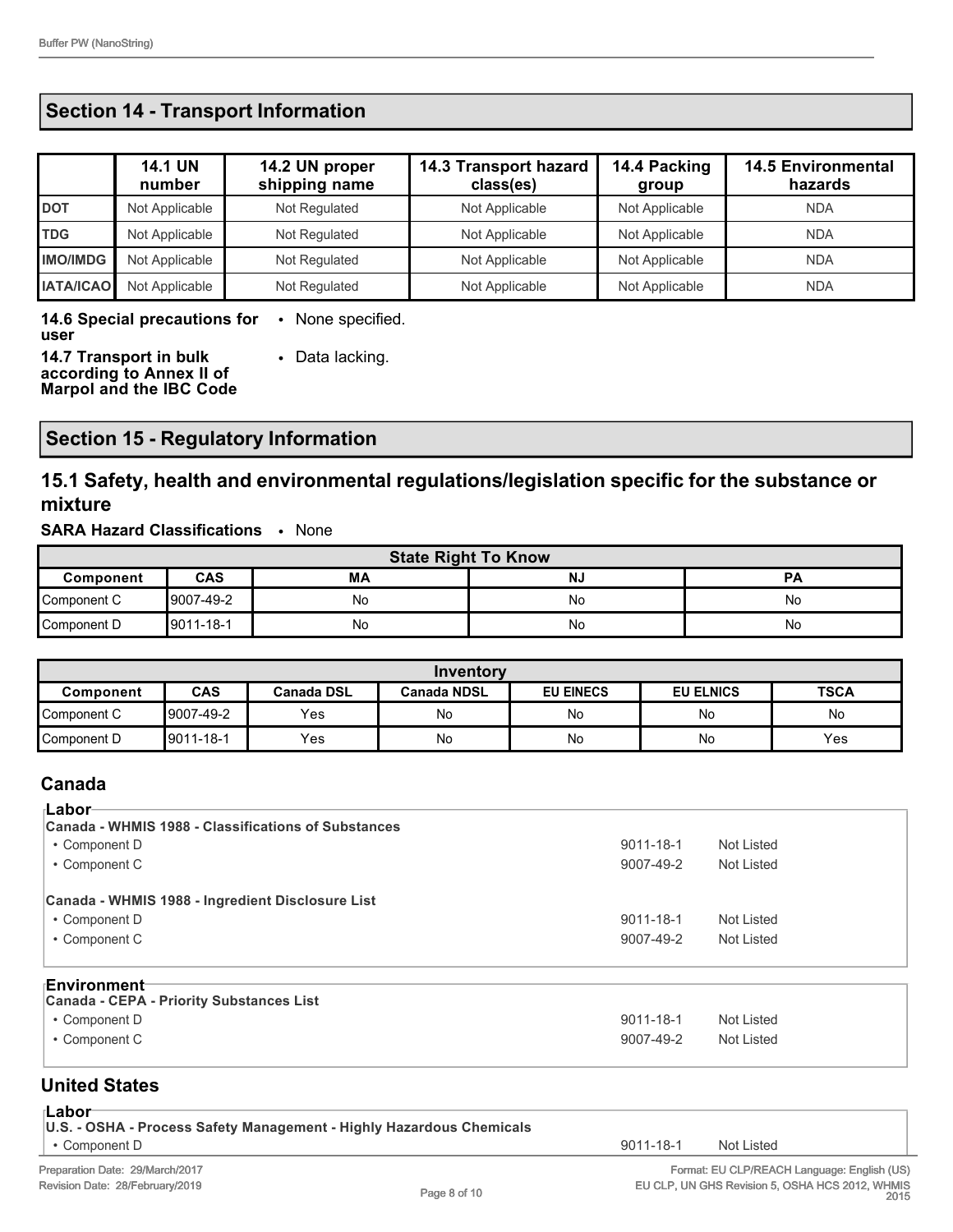| • Component C                                                             | 9007-49-2       | <b>Not Listed</b> |
|---------------------------------------------------------------------------|-----------------|-------------------|
| U.S. - OSHA - Specifically Regulated Chemicals                            |                 |                   |
| • Component D                                                             | $9011 - 18 - 1$ | <b>Not Listed</b> |
| • Component C                                                             | 9007-49-2       | <b>Not Listed</b> |
| <b>⊧Environment</b>                                                       |                 |                   |
| U.S. - CAA (Clean Air Act) - 1990 Hazardous Air Pollutants                |                 |                   |
| • Component D                                                             | 9011-18-1       | Not Listed        |
| • Component C                                                             | 9007-49-2       | <b>Not Listed</b> |
| U.S. - CERCLA/SARA - Hazardous Substances and their Reportable Quantities |                 |                   |
| • Component D                                                             | 9011-18-1       | Not Listed        |
| • Component C                                                             | 9007-49-2       | <b>Not Listed</b> |
| U.S. - CERCLA/SARA - Radionuclides and Their Reportable Quantities        |                 |                   |
| • Component D                                                             | 9011-18-1       | Not Listed        |
| • Component C                                                             | 9007-49-2       | Not Listed        |
| U.S. - CERCLA/SARA - Section 302 Extremely Hazardous Substances EPCRA RQs |                 |                   |
| • Component D                                                             | 9011-18-1       | <b>Not Listed</b> |
| • Component C                                                             | 9007-49-2       | <b>Not Listed</b> |
| U.S. - CERCLA/SARA - Section 302 Extremely Hazardous Substances TPQs      |                 |                   |
| • Component D                                                             | 9011-18-1       | <b>Not Listed</b> |
| • Component C                                                             | 9007-49-2       | Not Listed        |
| U.S. - CERCLA/SARA - Section 313 - Emission Reporting                     |                 |                   |
| • Component D                                                             | 9011-18-1       | <b>Not Listed</b> |
| • Component C                                                             | 9007-49-2       | Not Listed        |
| U.S. - CERCLA/SARA - Section 313 - PBT Chemical Listing                   |                 |                   |
| • Component D                                                             | 9011-18-1       | <b>Not Listed</b> |
| • Component C                                                             | 9007-49-2       | <b>Not Listed</b> |
|                                                                           |                 |                   |

### **United States - California**

| <b>Environment</b> ⊤<br>U.S. - California - Proposition 65 - Carcinogens List |           |            |  |
|-------------------------------------------------------------------------------|-----------|------------|--|
| • Component D                                                                 | 9011-18-1 | Not Listed |  |
| • Component C                                                                 | 9007-49-2 | Not Listed |  |
| U.S. - California - Proposition 65 - Developmental Toxicity                   |           |            |  |
| • Component D                                                                 | 9011-18-1 | Not Listed |  |
| • Component C                                                                 | 9007-49-2 | Not Listed |  |
| U.S. - California - Proposition 65 - Maximum Allowable Dose Levels (MADL)     |           |            |  |
| • Component D                                                                 | 9011-18-1 | Not Listed |  |
| • Component C                                                                 | 9007-49-2 | Not Listed |  |
| U.S. - California - Proposition 65 - No Significant Risk Levels (NSRL)        |           |            |  |
| • Component D                                                                 | 9011-18-1 | Not Listed |  |
| • Component C                                                                 | 9007-49-2 | Not Listed |  |
| U.S. - California - Proposition 65 - Reproductive Toxicity - Female           |           |            |  |
| • Component D                                                                 | 9011-18-1 | Not Listed |  |
|                                                                               |           |            |  |